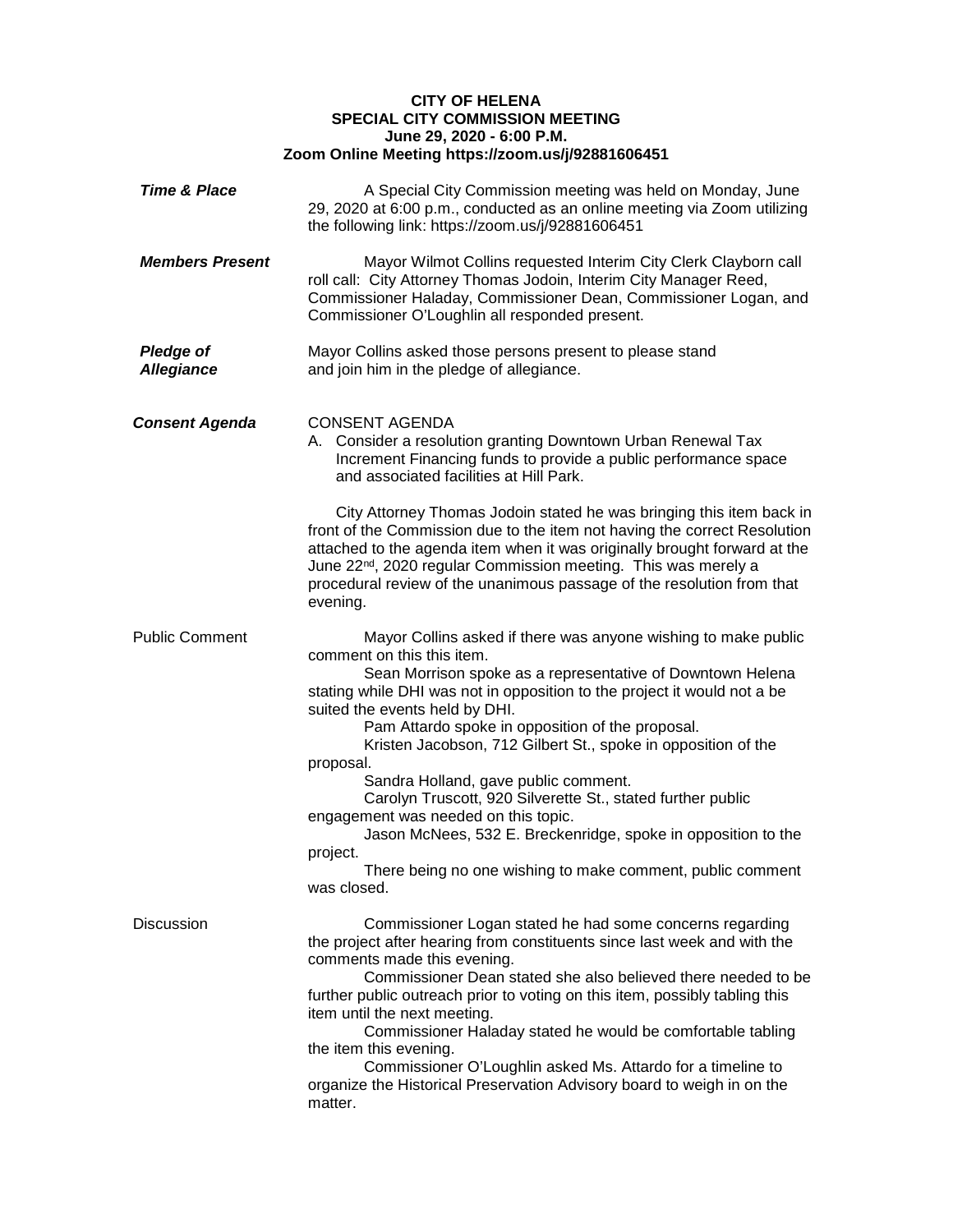| <b>Motion</b>                                | <b>Commissioner Logan moved to table the Consent Agenda.</b><br>item A, a resolution granting Downtown Urban Renewal Tax<br>Increment Financing funds to provide a public performance space<br>and associated facilities at Hill Park. Commissioner Dean seconded<br>the motion. Interim City Clerk Clayborn called a roll call vote, as follows:<br>Commissioner Haladay voted aye, Commissioner Dean voted aye,<br>Commissioner Logan voted nay, Commissioner O'Loughlin voted nay<br>and Mayor Collins voted aye. The motion carried, 4-1.                                                                                                                                                                                                                                                                                                                                                                                                                                                                                                                                                                                                     |
|----------------------------------------------|---------------------------------------------------------------------------------------------------------------------------------------------------------------------------------------------------------------------------------------------------------------------------------------------------------------------------------------------------------------------------------------------------------------------------------------------------------------------------------------------------------------------------------------------------------------------------------------------------------------------------------------------------------------------------------------------------------------------------------------------------------------------------------------------------------------------------------------------------------------------------------------------------------------------------------------------------------------------------------------------------------------------------------------------------------------------------------------------------------------------------------------------------|
| <b>City Commissioners</b>                    | <b>Communications from COMMUNICATIONS/PROPOSALS FROM CITY COMMISSIONERS</b><br>Commissioner O'Loughlin asked if there was a consensus to<br>pursue discussions with the County regarding use of masks within the<br>City-County building, in addition to an update from the County Public<br>Health Department. Consensus was given.                                                                                                                                                                                                                                                                                                                                                                                                                                                                                                                                                                                                                                                                                                                                                                                                              |
| <b>Report of the City</b><br><b>Attorney</b> | REPORT OF THE CITY ATTORNEY<br>City Attorney Jodoin stated there was nothing to report                                                                                                                                                                                                                                                                                                                                                                                                                                                                                                                                                                                                                                                                                                                                                                                                                                                                                                                                                                                                                                                            |
| <b>Litigation Strategy</b>                   | <b>LITIGATION STRATEGY</b><br>City Attorney Jodoin stated there was nothing to report.                                                                                                                                                                                                                                                                                                                                                                                                                                                                                                                                                                                                                                                                                                                                                                                                                                                                                                                                                                                                                                                            |
| <b>Report of the City</b><br><b>Manager</b>  | <b>REPORT OF THE CITY MANAGER</b><br>Interim City Manager Reed stated the first of 7 policing<br>discussions would occur this week July 9th, at 4:00 p.m. via Zoom.<br>Manager Reed also stated staff was recommending a phased approach<br>to allowing the advisory boards to begin meeting, following the guidelines<br>outlined by the City Manager.                                                                                                                                                                                                                                                                                                                                                                                                                                                                                                                                                                                                                                                                                                                                                                                           |
| the Helena Citizens                          | <b>Communications from COMMUNICATIONS FROM THE HELENA CITIZENS COUNCIL</b><br>HCC Chair Dylan Klapmeier gave a report from the Helena<br>Citizens Council.                                                                                                                                                                                                                                                                                                                                                                                                                                                                                                                                                                                                                                                                                                                                                                                                                                                                                                                                                                                        |
| <b>Regular Items</b>                         | <b>REGULAR ITEMS</b>                                                                                                                                                                                                                                                                                                                                                                                                                                                                                                                                                                                                                                                                                                                                                                                                                                                                                                                                                                                                                                                                                                                              |
|                                              | A. CONSIDER A RESOLUTION REPEALING THE 2011 CITY OF<br>HELENA GROWTH POLICY AND ADOPTING THE 2019 CITY OF<br>HELENA GROWTH POLICY.                                                                                                                                                                                                                                                                                                                                                                                                                                                                                                                                                                                                                                                                                                                                                                                                                                                                                                                                                                                                                |
| <b>Staff Report</b>                          | Community Development Director Haugen introduced City<br>Planner Michael McConnell. Mr. McConnell reported with a public<br>process involving over ten stakeholder meetings, twenty public outreach<br>events and seven Helena/Lewis and Clark County Consolidated<br>Planning Board meetings, as well as a several months of receiving<br>comments and editing, the 2019 City of Helena Growth Policy Update<br>has been recommended for approval by the City-County Consolidated<br>Planning Board during a special meeting held on November 6, 2019. The<br>Helena City Commission has approved a Resolution of Intention to<br>repeal the 2011 City of Helena Growth Policy and adopt the 2019 City of<br>Helena Growth Policy at their regular meeting on March 9th, 2020.<br>Changes that were proposed at the Planning Board meeting have been<br>included as attachments and will be incorporated into the document<br>pending any other changes or additions made at this City Commission<br>Public Hearing.<br>The changes recommended by the Planning Board have been<br>posted on the City's website and no public comments have been |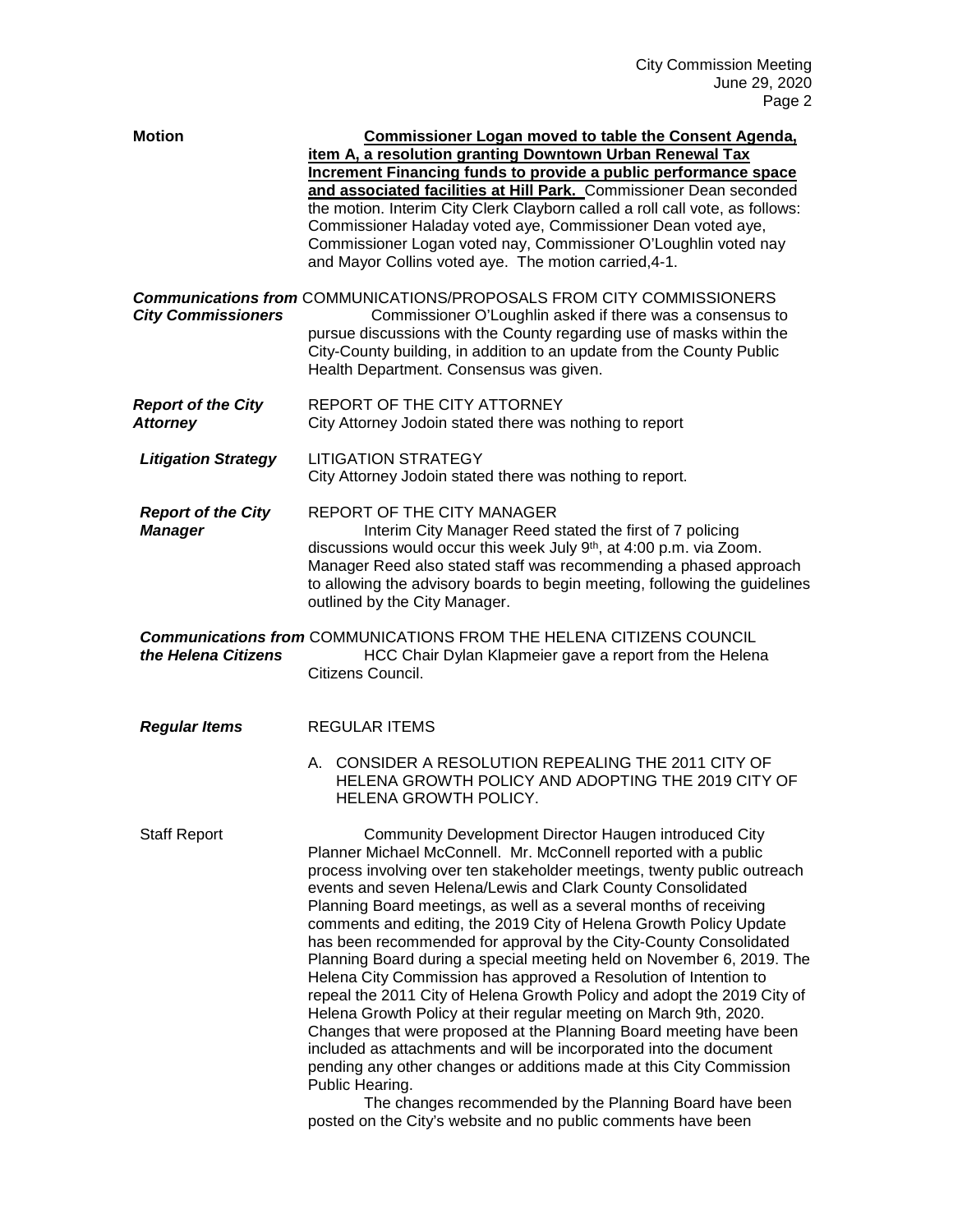received since the November 6th Planning Board meeting. Any comments received prior to the City Commission Public Hearing will be included in staff's presentation.

This item was originally scheduled to be heard on March 23rd, 2020 but due to the provisions of the City of Helena's Declaration of Emergency due to the Covid-19 crisis, was postponed indefinitely. Since that time the City has implemented policies and procedures that will allow this important item to proceed.

A growth policy is a central tenant of a city's prosperity and evolution. It is the goal the City of Helena to provide its citizens with a quality of life that matches our surroundings and provides ample opportunities for personal growth and civic progress. This Growth Policy Update along with our shared desire to make Helena a better place to live goes a long way to achieving that goal.

The 2019 Growth Policy's fundamental themes are to change the way we grow, expand our input priorities, and manage our collaboration systems in order to achieve the types of growth that will better serve our residents. This update builds on the successes of the 2011 Growth Policy while also addressing its weaknesses and provides the public and staff with a clearer policy direction moving forward.

The neighborhood centers development concept is ideal for cities that have established neighborhoods with varying degrees of prosperity. By growing in centers, we allow for more efficient utilization of City resources, a greater degree of public input during the planning process, and in many cases will provide goods and services closer to existing neighborhoods. These were identified as important during the public process in order to seamlessly accommodate this growth into the existing urban fabric, a set of joint development standards between city and county needs to be created and adhered to within the newly altered Urban Standards Boundary. The Growth Policy provides a framework to address a very real affordable housing issue and promotes mechanisms to develop actions for constructive results. This update provides a focus for other policy reform and offers a way forward through the implementation matrix of goals, objectives and actions. A renewed focus on the public process is another major step forward. This update will formalize the process for public input on planning issues which will in turn provide the direction City staff and officials need to address projects with the surety that they provide a public good while meeting a public need. With a greater emphasis on dense compact development in the form of Neighborhood Centers while also focusing on making nonmotorized transit a realistic possibility for all Helenans, this Growth Policy update will make a significant impact on the amount of energy residents and businesses use daily.

Director Haugen recommended approval of the resolution repealing the 2011 City of Helena Growth Policy and adopting the 2019 City of Helena Growth Policy.

Public Comment Mayor Collins opened the floor for public comment.

Ann Brodsky, HCC member, spoke in favor of the adoption of the 2019 Growth Policy.

Dennison Rivera, 685 Legend Loop, spoke regarding several concerns within the Growth Policy and asked the Commission to table the item this evening.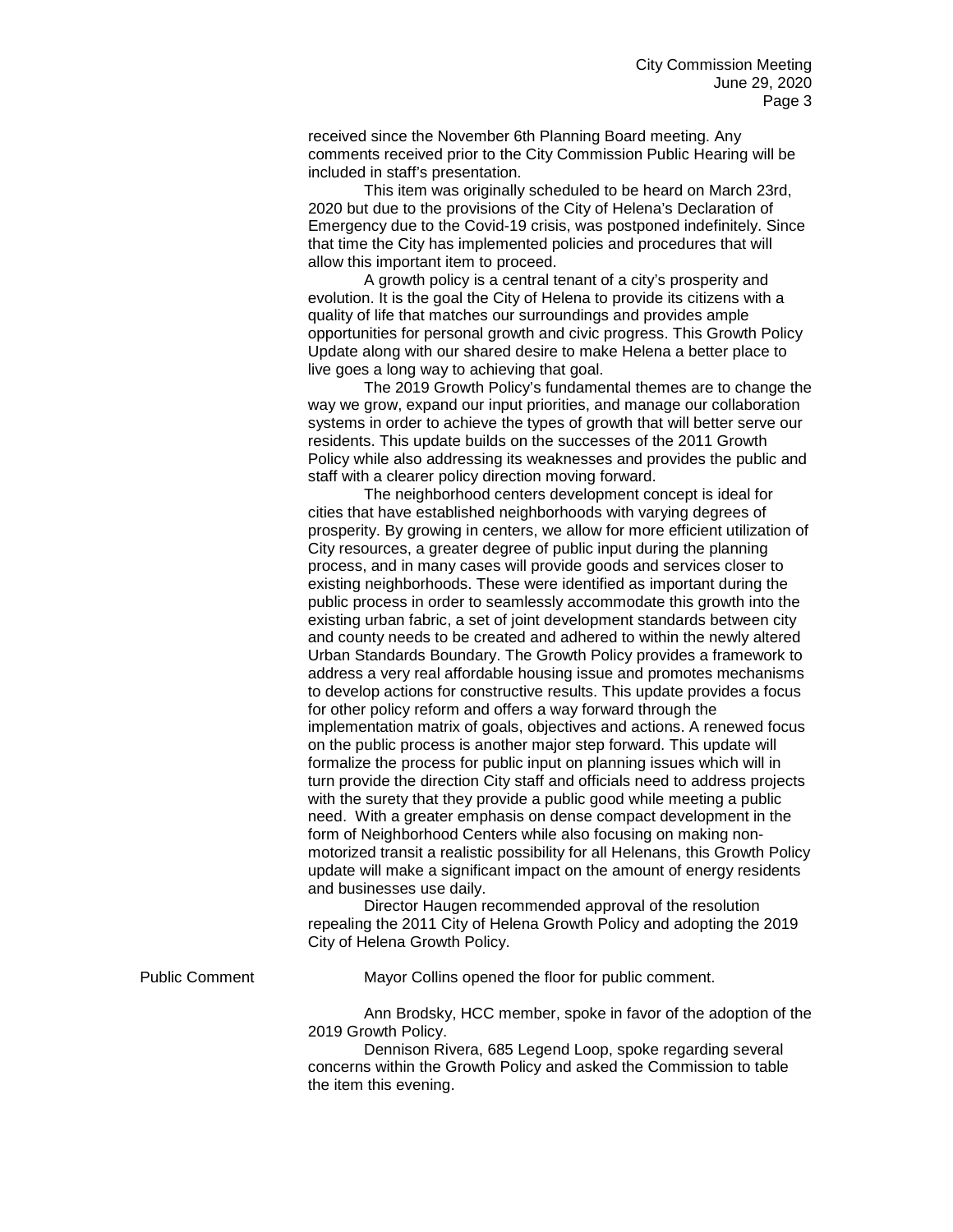| <b>Discussion</b>      | Commissioner Dean asked Mr. McConnell to summarize the<br>entire public outreach for the Growth Policy which occurred around the<br>development of the Growth Policy updates.<br>Commissioner Haladay thanked the entire Community<br>Development staff and the consultants for their hard work on the Growth<br>Policy.                                                                                                                                                                                                                                                                                                                                                                                                                                                                                                                                                                                                                                                                                                                                                                                                                                                                                                                                                                                                                                                                                                                                                                                                                                                                                                                                                                                                                                                                       |
|------------------------|------------------------------------------------------------------------------------------------------------------------------------------------------------------------------------------------------------------------------------------------------------------------------------------------------------------------------------------------------------------------------------------------------------------------------------------------------------------------------------------------------------------------------------------------------------------------------------------------------------------------------------------------------------------------------------------------------------------------------------------------------------------------------------------------------------------------------------------------------------------------------------------------------------------------------------------------------------------------------------------------------------------------------------------------------------------------------------------------------------------------------------------------------------------------------------------------------------------------------------------------------------------------------------------------------------------------------------------------------------------------------------------------------------------------------------------------------------------------------------------------------------------------------------------------------------------------------------------------------------------------------------------------------------------------------------------------------------------------------------------------------------------------------------------------|
| <b>Motion</b>          | Commissioner Dean moved to approve repealing the 2011<br>city of helena growth policy and adopting the 2019 city of helena<br>growth policy. Commissioner Logan seconded the motion. Interim City<br>Clerk Clayborn called a roll call vote, as follows: Commissioner Haladay<br>voted aye, Commissioner Dean voted aye, Commissioner Logan voted<br>aye, Commissioner O'Loughlin voted aye, and Mayor Collins voted aye.<br>The motion carried, 5-0.                                                                                                                                                                                                                                                                                                                                                                                                                                                                                                                                                                                                                                                                                                                                                                                                                                                                                                                                                                                                                                                                                                                                                                                                                                                                                                                                          |
| <b>Public Hearings</b> | <b>PUBLIC HEARINGS</b>                                                                                                                                                                                                                                                                                                                                                                                                                                                                                                                                                                                                                                                                                                                                                                                                                                                                                                                                                                                                                                                                                                                                                                                                                                                                                                                                                                                                                                                                                                                                                                                                                                                                                                                                                                         |
|                        | A. CONSIDER A RESOLUTION ADOPTING REVISED FINAL<br>BUDGETS, BUDGET AUTHORITIES AND APPROPRIATIONS FOR<br>THE FISCAL YEAR BEGINNING JULY 1, 2020 AND ENDING JUNE<br>30, 2021 AND SETTING THE SALARY FOR MUNICIPAL COURT<br><b>JUDGE</b>                                                                                                                                                                                                                                                                                                                                                                                                                                                                                                                                                                                                                                                                                                                                                                                                                                                                                                                                                                                                                                                                                                                                                                                                                                                                                                                                                                                                                                                                                                                                                         |
| <b>Staff Report</b>    | The City Commission was presented with and accepted a<br>Preliminary Revised FY2021 budget on May 4, 2020. Following the<br>acceptance of the Preliminary Revised FY2021 budget, the commission<br>participated in, along with staff and the public, a series of work sessions<br>to review, analyze and amend the budget authorities throughout the city.<br>Appendix A shows the outcome of those work sessions by providing the<br>change in balance by fund for the fiscal year beginning July 1, 2020 and<br>ending June 30, 2021. Staff recommends the consideration of a<br>resolution adopting revised final budgets, budget authorities and<br>appropriations for the fiscal year beginning July 1, 2020 and ending June<br>30, 2021 and setting the salary for Municipal Court Judge. As a part of<br>this adoption the Commission must review and approve or deny, either<br>singularly or as a group, all amendments to the Preliminary Revised<br>FY2021 budget. Additionally, any member of the commission may<br>propose an amendment not included with this list, providing that it<br>identifies a specific item and dollar amount. Adopting the final budget<br>prior to the start of the fiscal year allows staff to begin the fiscal year with<br>clear operational parameters. The final budget, as presented, includes<br>various sustainability projects, especially in relation to energy<br>conservation. Adopting the final budget prior to receiving certified taxable<br>values creates some variance in expected tax revenues. Also, COVID-19<br>is still a major factor in everyday life and as such fee-based revenues will<br>vary as well but will be closely monitored in the months to come to<br>ensure departments are remaining financially responsible. |
| <b>Discussion</b>      | Commissioner O'Loughlin asked Mr. Couey to confirm the<br>transfer of General Fund dollars in the amount of \$280,000 for the Golf<br>Course, and this would be part of the FY20, not FY21. Mr. Couey<br>confirmed this.<br>Commissioner O'Loughlin asked if the approximate amount of<br>dollars increased expenditures from the General Fund was a \$450,000.                                                                                                                                                                                                                                                                                                                                                                                                                                                                                                                                                                                                                                                                                                                                                                                                                                                                                                                                                                                                                                                                                                                                                                                                                                                                                                                                                                                                                                |
|                        | Mr. Couey stated this was accurate.                                                                                                                                                                                                                                                                                                                                                                                                                                                                                                                                                                                                                                                                                                                                                                                                                                                                                                                                                                                                                                                                                                                                                                                                                                                                                                                                                                                                                                                                                                                                                                                                                                                                                                                                                            |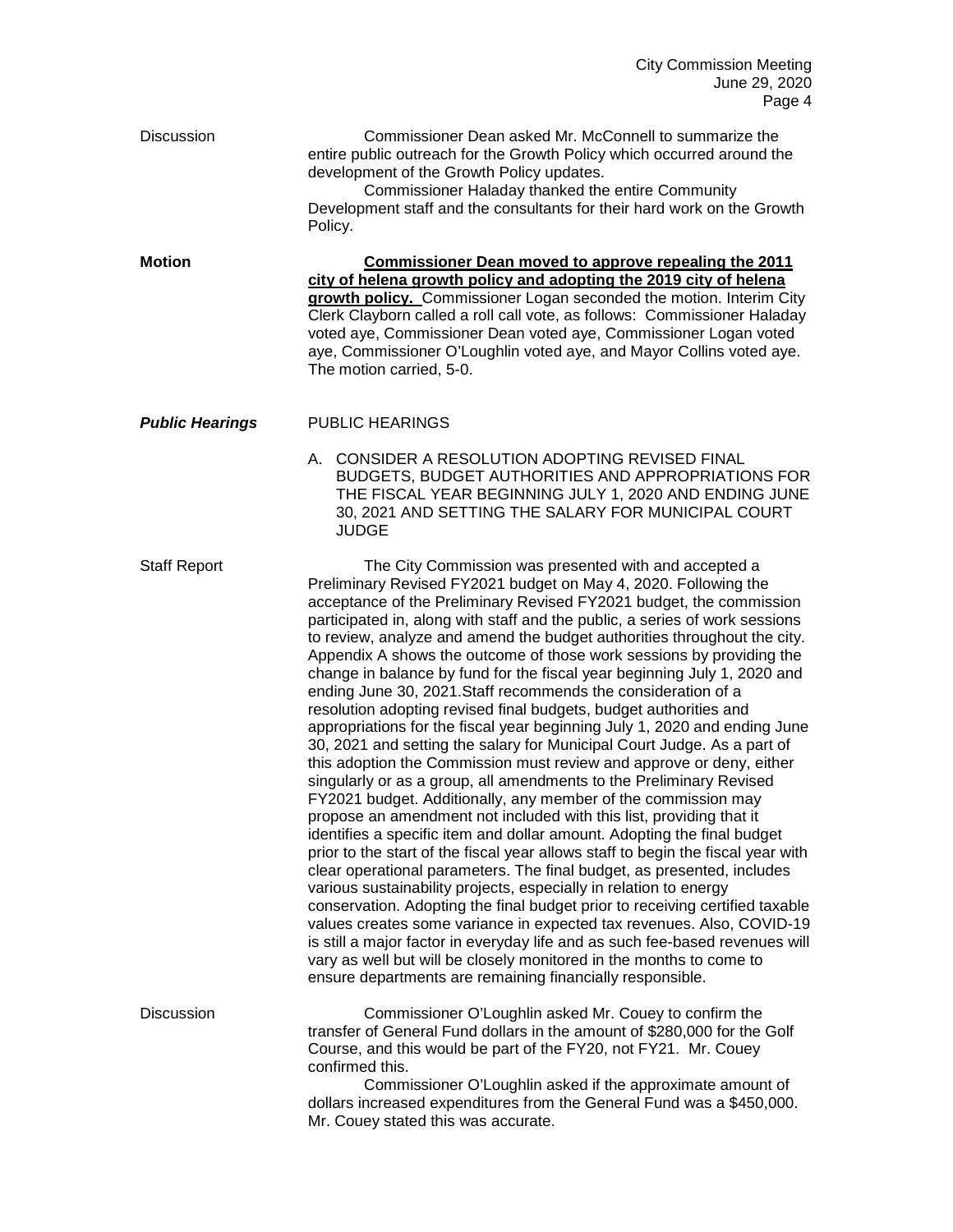Commissioner O'Loughlin asked Interim Manager Reed to inform the Commission of the rough costs of the School Resource Officer program. Interim Manager Reed stated the approximate cost was \$242,000 for personnel costs, but when including other cumulative costs the number was more accurately described as \$292,000. Police Chief Hagen confirmed this \$292,000, number. Commissioner O'Loughlin asked Chief Hagen if he was expecting to have vacancies this upcoming fiscal year. Chief Hagen stated he expected to have up to 4 vacancies in the coming fiscal year.

Commissioner Dean thanked City Staff for their work on the budget and stated she would be making recommendations for the FY22 budget process based upon her experience this past budget season.

Public Testimony Mayor Collins opened the Public Hearing for Public Testimony. SK Rossi, ACLU Montana, spoke on the issue of Policing and the budget allocated to the Police in the City's budget.

Ella Smith spoke in favor of a hiring freeze for the SRO program.

Samara Sant, representing the Back the Blue chapter of Helena. Ms. Sant spoke in favor of the current budget proposed for the Police department.

Andrew Martinez spoke in favor of the budgetary freeze for the Police budget.

Kim Abbot, Co-Director in Montana Human Rights Network, spoke in favor of the hiring freeze.

Dennison Rivera spoke in opposition of the hiring freeze. Chad Wright spoke in favor of the hiring freeze.

Luke Muszkiewicz spoke in favor of the SRO program.

Ann Truesdale spoke in opposition of the SRO program.

Shelby Demars, representing the Helena Police Protective

Association, spoke in favor of the SRO funding within the City's budget. Patrick Webb, Americans for Prosperity, asked for caution in

proceeding within any decision on the Police budget. Sanjay Talwani spoke in favor of the SRO program but could

certainly use a revisiting of specific pieces of the program.

Colleen Murphy spoke about several concerns over the SRO program.

Kali Kind spoke in favor of SRO budget.

Matt English spoke in favor of the SRO program and urged any consideration of the police budget on this matter be tabled at this time.

Dr. Gregory Thomas, spoke in opposition of any freezing of the Police budget.

> Brandi Swingley spoke in opposition of the SRO program. Kelly Twoteeth spoke in opposition of the SRO program. Elena Hodges spoke in opposition of the SRO program. Karen English spoke in favor of the SRO program.

**Motion Commissioner O'Loughlin moved to approve adopting revised final budgets, budget authorities and appropriations for the fiscal year beginning July 1, 2020 and ending June 30, 2021 and setting the salary for Municipal Court Judge.** Commissioner Haladay seconded.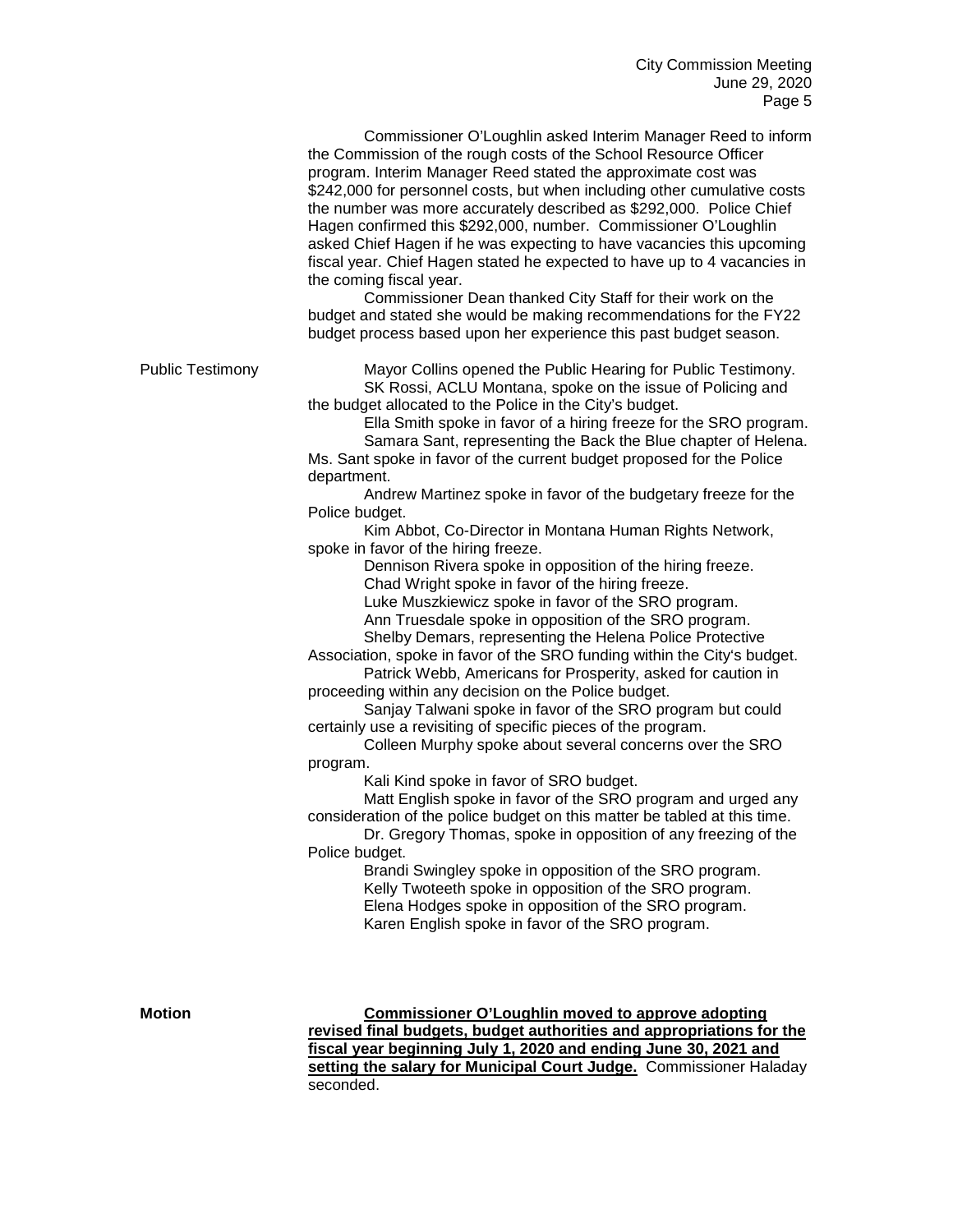| <b>Amendment</b>  | <b>Commissioner Haladay moved to amend the current motion</b><br>to reflect the changes shown on Appendix B. Commissioner<br>O'Loughlin seconded the motion. Interim City Clerk Clayborn called a roll<br>call vote, as follows: Commissioner Haladay voted aye, Commissioner<br>Dean voted aye, Commissioner Logan voted nay, Commissioner<br>O'Loughlin voted aye, and Mayor Collins voted aye. The motion carried,<br>$4 - 1.$                                                                                                                                                                                                                                                                                                                                                                                                                                                                                                                                                                                                                                                                                                                                                                                                                                                                |
|-------------------|--------------------------------------------------------------------------------------------------------------------------------------------------------------------------------------------------------------------------------------------------------------------------------------------------------------------------------------------------------------------------------------------------------------------------------------------------------------------------------------------------------------------------------------------------------------------------------------------------------------------------------------------------------------------------------------------------------------------------------------------------------------------------------------------------------------------------------------------------------------------------------------------------------------------------------------------------------------------------------------------------------------------------------------------------------------------------------------------------------------------------------------------------------------------------------------------------------------------------------------------------------------------------------------------------|
| <b>Amendment</b>  | Commissioner O'Loughlin moved to amend the make the<br>expenditures of \$292,000 of fund 012 Police & Courts, Personnel<br>Services contingent upon future approval of City Commission.<br>Commissioner Haladay seconded.                                                                                                                                                                                                                                                                                                                                                                                                                                                                                                                                                                                                                                                                                                                                                                                                                                                                                                                                                                                                                                                                        |
| <b>Discussion</b> | Commissioner O'Loughlin had discussion regarding her thought<br>process behind her amendment this evening on this item, stating she<br>looked forward to the sessions planned for a more informative look at the<br>SRO program and the money allocated. Commissioner Dean asked if an<br>amendment would be considered, labeling the money be set aside for<br>Helena Public Schools. Commissioner O'Loughlin stated she would<br>resist the idea only to not make any decisions prior to the study sessions<br>which might inform the decision as to how to allocate funds. Mayor<br>Collins agreed with this statement. Commissioner Logan stated that<br>while he was in favor of the study sessions and looking at what reforms<br>were necessary in the HPD, he felt this amendment was "putting the cart<br>before the horse." And as a result, Commissioner Logan stated he could<br>not support this amendment. Commissioner Haladay stated this<br>amendment was only a pause button on the funding, given the timeline<br>of the budget process, this was necessary and thoughtful approach to<br>allowing the money to be available for other uses, if necessary.<br>Budget Analyst Chris Couey asked for clarification of the motion<br>for the specific line item within the fund. |
| <b>Amendment</b>  | Commissioner O'Loughlin moved to amend the make the<br>expenditures of \$292,000 of fund 012 Police & Courts, Personnel<br>Services, tied to Police Operations, contingent upon future approval<br>of City Commission. Commissioner Haladay seconded. Commission<br>Haladay seconded the motion.                                                                                                                                                                                                                                                                                                                                                                                                                                                                                                                                                                                                                                                                                                                                                                                                                                                                                                                                                                                                 |
| <b>Discussion</b> | Chief Hagen responded to a timeline question posed by<br>Commissioner Dean, stating August 1 <sup>st</sup> would be a deadline for staffing<br>issues. Superintendent Tyler Ream stated the sooner the better for a<br>decision, so the School District could make staffing and budgeting<br>decisions.                                                                                                                                                                                                                                                                                                                                                                                                                                                                                                                                                                                                                                                                                                                                                                                                                                                                                                                                                                                          |
| <b>Amendment</b>  | Commissioner O'Loughlin moved to amend the make the<br>expenditures of \$292,000 of fund 012 Police & Courts, Personnel<br>Services, tied to Police Operations, contingent upon future approval<br>of City Commission. Commissioner Haladay seconded.                                                                                                                                                                                                                                                                                                                                                                                                                                                                                                                                                                                                                                                                                                                                                                                                                                                                                                                                                                                                                                            |
| <b>Amendment</b>  | Commissioner O'Loughlin moved to amend the make the<br>expenditures of \$292,000 of fund 012 Police & Courts, Personnel<br>Services, tied to Police Operations, contingent upon future approval<br>of City Commission, with a deadline of August 1st. Commission<br>Dean seconded the motion. Interim City Clerk Clayborn called a roll call<br>vote, as follows: Commissioner Haladay voted aye, Commissioner Dean<br>voted aye, Commissioner Logan voted nay, Commissioner O'Loughlin                                                                                                                                                                                                                                                                                                                                                                                                                                                                                                                                                                                                                                                                                                                                                                                                          |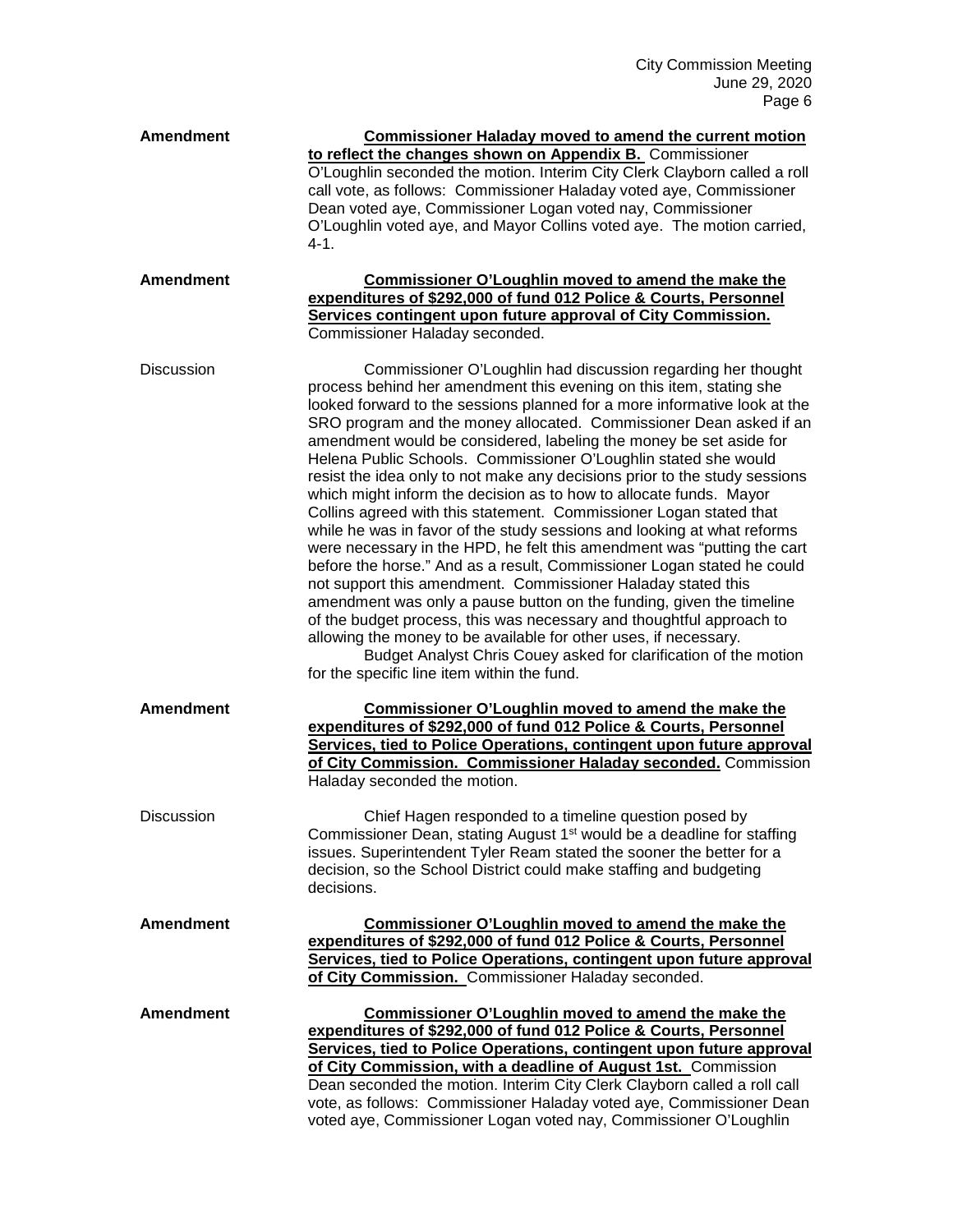|                  | voted aye, and Mayor Collins voted aye. The motion carried, 4-1.                                                                                                                                                                                                                                                                                                                                                                                                                                                                                                                               |
|------------------|------------------------------------------------------------------------------------------------------------------------------------------------------------------------------------------------------------------------------------------------------------------------------------------------------------------------------------------------------------------------------------------------------------------------------------------------------------------------------------------------------------------------------------------------------------------------------------------------|
| <b>Amendment</b> | <b>Commissioner Dean moved to amend the General Fund</b><br>contribution to the 440, from \$500,000 to \$400,000. Commissioner<br>Logan seconded the motion. Interim City Clerk Clayborn called a roll call<br>vote, as follows: Commissioner Haladay voted nay, Commissioner Dean<br>voted aye, Commissioner Logan voted aye, Commissioner O'Loughlin<br>voted nay, and Mayor Collins voted aye. The motion carried, 3-2.                                                                                                                                                                     |
| <b>Amendment</b> | Commissioner Logan moved to reduce funding for 2 <sup>nd</sup> Fire<br>Inspector. Commissioner O'Loughlin seconded the motion. Interim City<br>Clerk Clayborn called a roll call vote, as follows: Commissioner Haladay<br>voted aye, Commissioner Dean voted aye, Commissioner Logan voted<br>aye, Commissioner O'Loughlin voted aye, and Mayor Collins voted aye.<br>The motion carried, 5-0.                                                                                                                                                                                                |
| <b>Amendment</b> | <b>Commissioner Dean moved to reduce the City Manager</b><br>contingency budget by \$15,000 to Housing First Partners Initiative.<br>Commission Logan seconded the motion. Interim City Clerk Clayborn<br>called a roll call vote, as follows: Commissioner Haladay voted nay,<br>Commissioner Dean voted aye, Commissioner Logan voted aye,<br>Commissioner O'Loughlin voted aye, and Mayor Collins voted aye. The<br>motion carried, 4-1.                                                                                                                                                    |
| <b>Amendment</b> | Commissioner O'Loughlin moved to reallocation portions of<br>the HCC budget in a total amount of \$8435 to support personnel<br>services to increase the Coordinator position hours from 15 hours<br>to 20 hours, and to reduce the HPAC 233 general fund contribution<br>by \$513. Commissioner Haladay seconded the motion. Interim City<br>Clerk Clayborn called a roll call vote, as follows: Commissioner Haladay<br>voted aye, Commissioner Dean voted aye, Commissioner Logan voted<br>aye, Commissioner O'Loughlin voted aye, and Mayor Collins voted aye.<br>The motion carried, 5-0. |
| <b>Amendment</b> | Commissioner Dean moved to allocate \$38,000 for an<br>Organizational/Climate survey spread across departments based<br>upon FTE. Commissioner Logan seconded the motion. Interim City<br>Clerk Clayborn called a roll call vote, as follows: Commissioner Haladay<br>voted nay, Commissioner Dean voted aye, Commissioner Logan voted<br>aye, Commissioner O'Loughlin voted nay, and Mayor Collins voted aye.<br>The motion carried, 3-2.                                                                                                                                                     |
| <b>Amendment</b> | <b>Commissioner Dean moved to eliminate the \$25,000</b><br><b>Community Development budget 014-3099 labeled City Surplus. No</b><br>second was given.                                                                                                                                                                                                                                                                                                                                                                                                                                         |
| <b>Amendment</b> | Commissioner Dean moved to change item within 3099 of<br>the Community Development budget labeled "other studies" for<br>\$10,000, and relabel the item "to achieve action 45" of the Growth<br>Policy. No second was given.                                                                                                                                                                                                                                                                                                                                                                   |
| <b>Amendment</b> | <b>Commissioner Dean moved to establish an appropriation</b><br>\$50,000 from Streets to provide a pedestrian connection to Cruse<br>Park from Broadway, and to create an ADA ramp from the<br>apartments above. No second was given.                                                                                                                                                                                                                                                                                                                                                          |